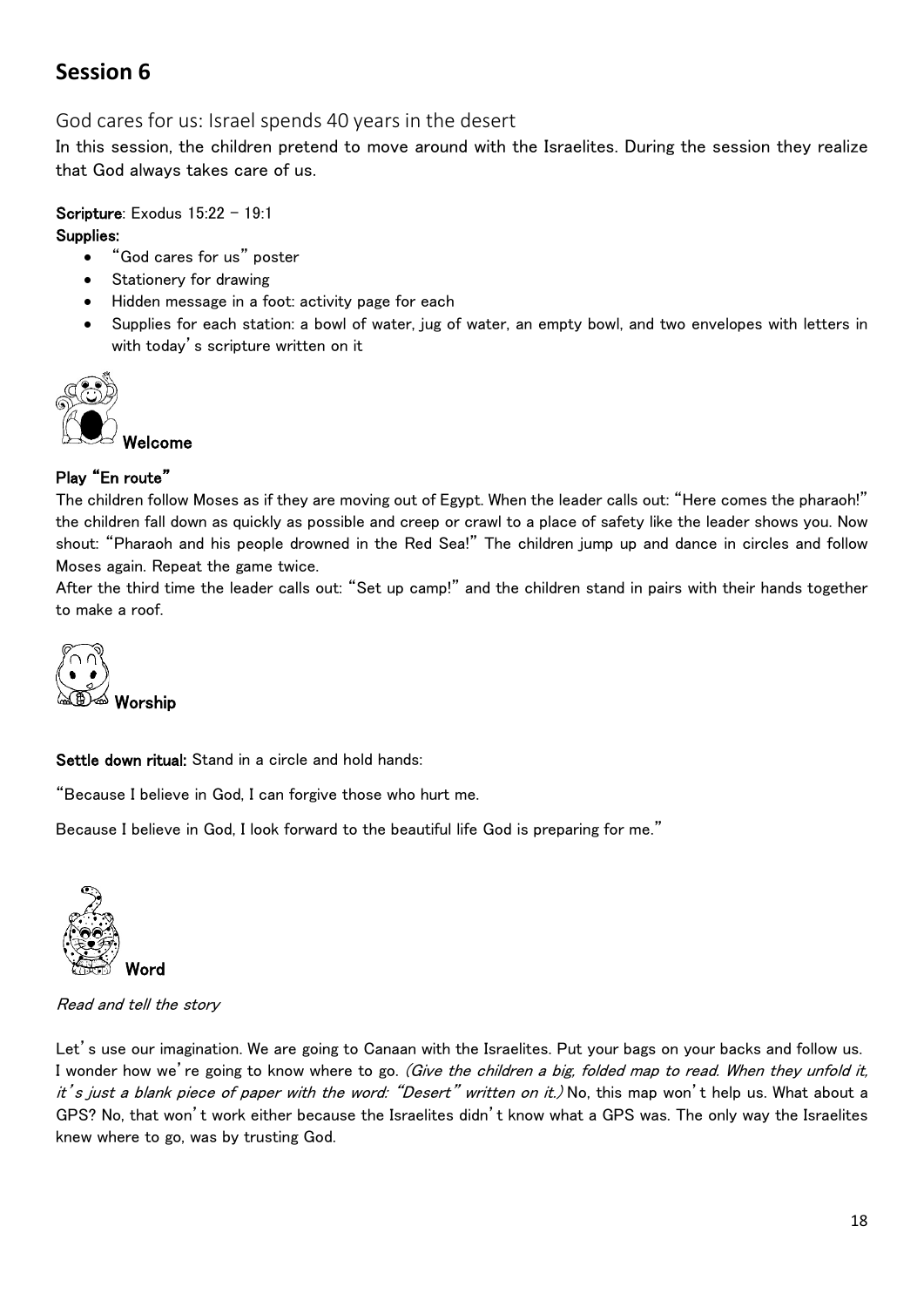The first evening we will camp with them in the desert. From here God will travel with us. During the day there is a cloud showing the way. God is in that cloud. At night, there is fire in the cloud. It gives light so we can see where we are going. We can travel day or night.

We know we are safely out of Egypt now. The pharaoh is already defeated by God. We saw the miracle in front of our eyes when God opened the Red Sea for us. It can only get better from here! (Walk 3 times around the room while singing "Walking in the light of God")

We have now been traveling with Moses in the desert for three days and haven't found any water yet. Phew, we sure are thirsty!

#### Station 1:

Finally! Here is a place that has water. I wonder why they named this place Marah. We drank some of the water, but the water doesn't taste good at all! (Make a funny face.) Now we have a reason to complain to Moses. We're going to die of thirst!

Moses prayed and God showed him a piece of wood that he had to throw in the water. (Throw a small stick into the middle container that has water in it.) Wow! How tasty is this water! God tested us to teach us: if we are obedient to Him and do what He asks of us, then He takes care of us. After that, we arrive at Elim where there is water and 70 palm trees for shade. We are going to set up camp here. God really does care for us.

Now we have to go further into the desert. Take down your tents and pack your bags. Walk around the room twice. While they are walking, the leader says: "We have now been walking in the desert for 2 months. The Lord should have let us die in Egypt. At least we had lots of meat and other food there to eat! Now you have brought us to the desert where we will die of hunger!" (Walk around the room once more and stop at station 2.)

#### Station 2:

Moses takes the envelope on the second table and reads the following: Exodus 16:6-8: "Tonight you will know for sure that God has taken you out of Egypt. Tonight He will give you meat. Tomorrow morning He will give you enough bread." Pitch your tents! Tonight we're camping here.

The story teller calls out: "Look at this big flock of birds flying over the camp and sitting on the ground. It's so easy to catch them. Catch enough for yourselves to eat tonight!" Wow, now my stomach is really full! I think we should go to bed. It was a long day. (The children lie on the ground and close their eyes.)

The story teller calls out: "Wake up, everyone! Come see what happened last night! There are little crumbs on the ground. Of course! It's the bread that God promised us! Pick it up – enough to feed your families today. God has yet again taken care of us!"

Take down your tents and pack your bags. We're on the move again!

We are now going from place to place, but God tells us where to go every time. (Walk around in the room. Stop at station 3.)

#### Station 3:

People: "We have been travelling for days without any water. Moses, give us water to drink!"

Moses: "Why are you arguing with me? You're going to make God angry."

People: "Why take us out of Egypt just to let us, our children, and our animals die of thirst?"

Moses: "God, what should I do now? These people are going to throw stones at me!"

Take the envelope with the Lord's answer and read it out loud: "Take your staff and a few leaders with you. Go to Horeb. I will wait for you there. There is a big rock that you must strike with your staff, and then there will be water for the people to drink."

(Moses hits the table with a stick. The leader then takes the jug of water from under the table and pours it in the bowl on the table.)

God has taken care of us again!

Now that we have had enough to drink, we must move on again. Pick up your bags! Walk around the room three times.

Wow! After three months we finally reached Mount Sinai. Here we can pitch our tents. We're going to camp here for a while, because Moses needs to go up the mountain to hear what God wants to tell him.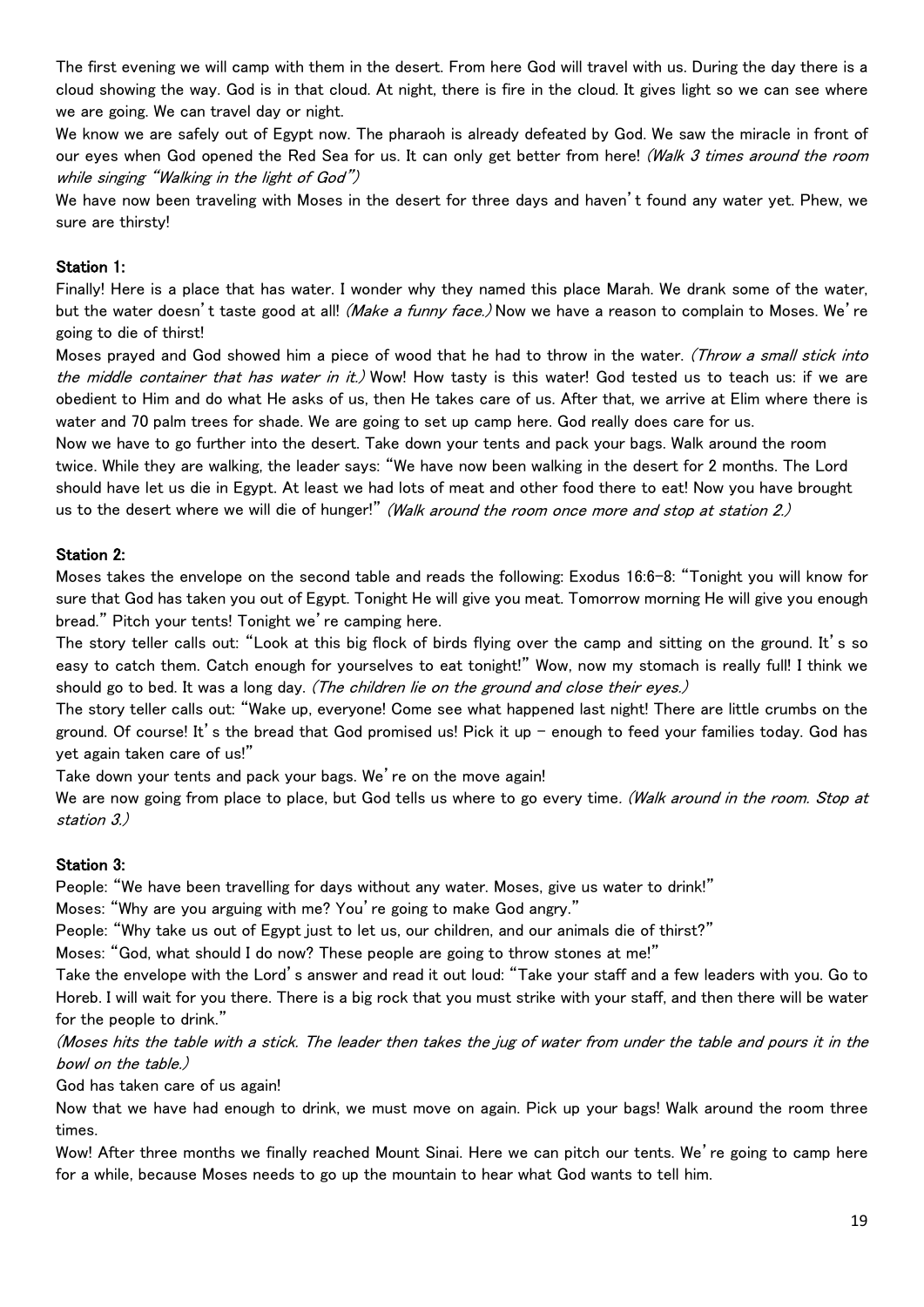Children reflect on the story:

- 1. I wonder how it feels to not know where you're going.
- 2. I wonder how long the Israelites are still going to be in the desert.
- 3. I wonder in which ways God takes care of you.



.

# Working and Playing

- Use the picture that says: "God cares for us!" Draw food in the plate and colour it.
- Word search: use different translations of 1 Pet 5:7 as clues to build the verse.

#### Closing prayer to end the session